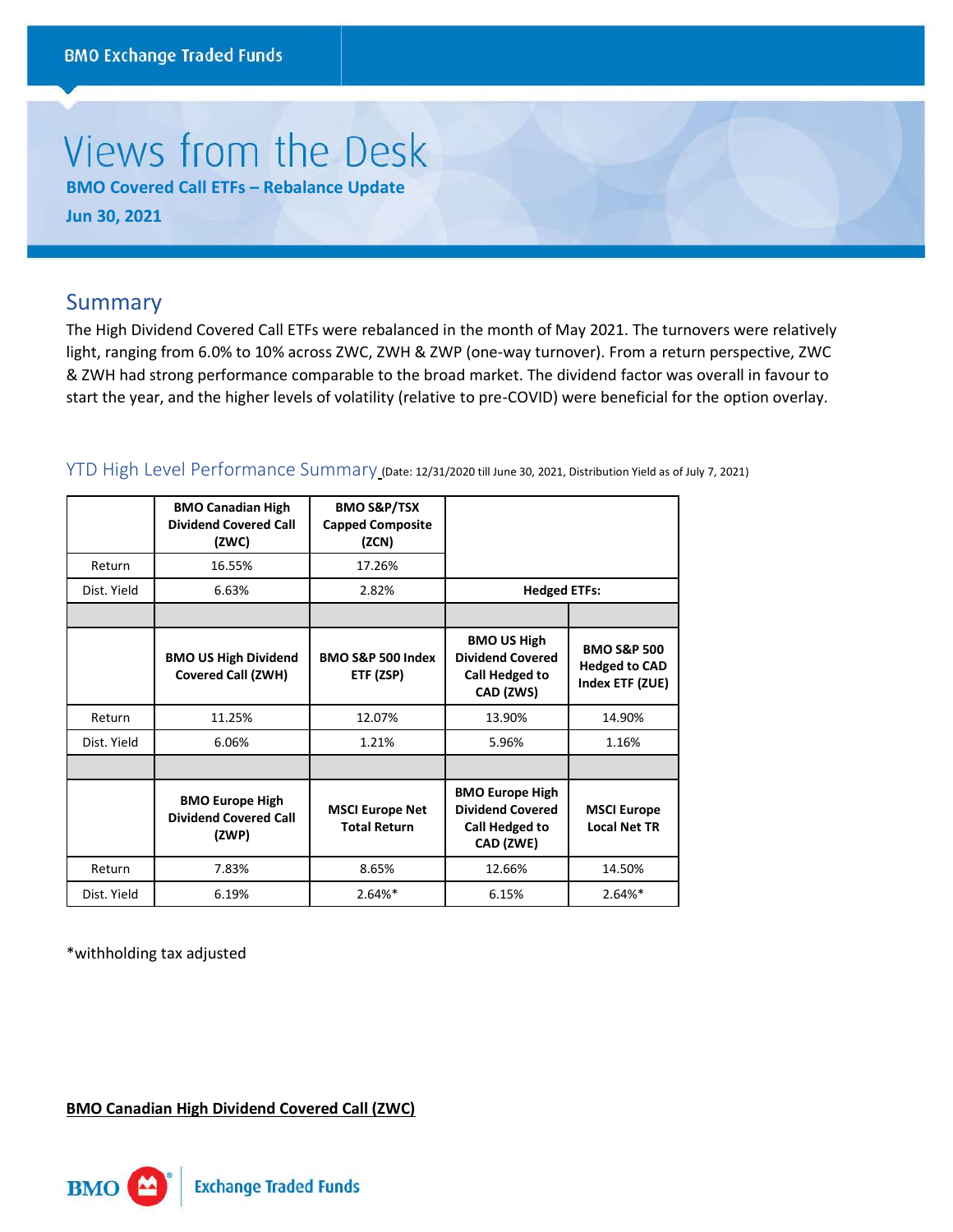| <b>BMO Canadian High Dividend Covered Call (ZWC)</b> |                        |                   |                   |
|------------------------------------------------------|------------------------|-------------------|-------------------|
| <b>Sectors</b>                                       | <b>Previous Weight</b> | <b>New Weight</b> | <b>Difference</b> |
| <b>Communication Services</b>                        | 10.2%                  | 13.0%             | 2.8%              |
| Industrials                                          | 7.1%                   | 9.4%              | 2.3%              |
| <b>Materials</b>                                     | 6.6%                   | 7.6%              | 1.0%              |
| <b>Utilities</b>                                     | 8.9%                   | 9.9%              | 1.0%              |
| <b>Health Care</b>                                   | 0.0%                   | 0.0%              | 0.0%              |
| Information Technology                               | 0.0%                   | 0.0%              | 0.0%              |
| <b>Real Estate</b>                                   | 0.0%                   | 0.0%              | 0.0%              |
| <b>Consumer Discretionary</b>                        | 4.2%                   | 3.4%              | $-0.8%$           |
| <b>Financials</b>                                    | 41.2%                  | 39.7%             | $-1.5%$           |
| <b>Consumer Staples</b>                              | 5.9%                   | 3.9%              | $-2.0%$           |
| Energy                                               | 15.9%                  | 13.1%             | $-2.8%$           |
|                                                      |                        |                   |                   |

| Dividend Yield | 3.82% | 3.81% | $0.00\%$ |
|----------------|-------|-------|----------|
|                |       |       |          |

Turnover (1-way) 10.10%

#### **ZWC Commentary**

- During the May 2021 rebalance, there was no deletion and addition.
- From a performance perspective, ZWC had a strong performance in the first half of 2021, performing very comparably with the broad market.
	- o Our underweight exposure in Information technology detracted value
	- o Our overweight exposure in Financials & Communication Services helped partially offset some of the underperformance.

| Date: 12/31/2020 till June 30, | <b>BMO Canadian High Dividend Covered</b> | <b>BMO S&amp;P/TSX Capped</b> |
|--------------------------------|-------------------------------------------|-------------------------------|
| 2021                           | Call (ZWC)                                | Composite I (ZCN)             |
| <b>Return</b>                  | 16.55%                                    | 17.46%                        |

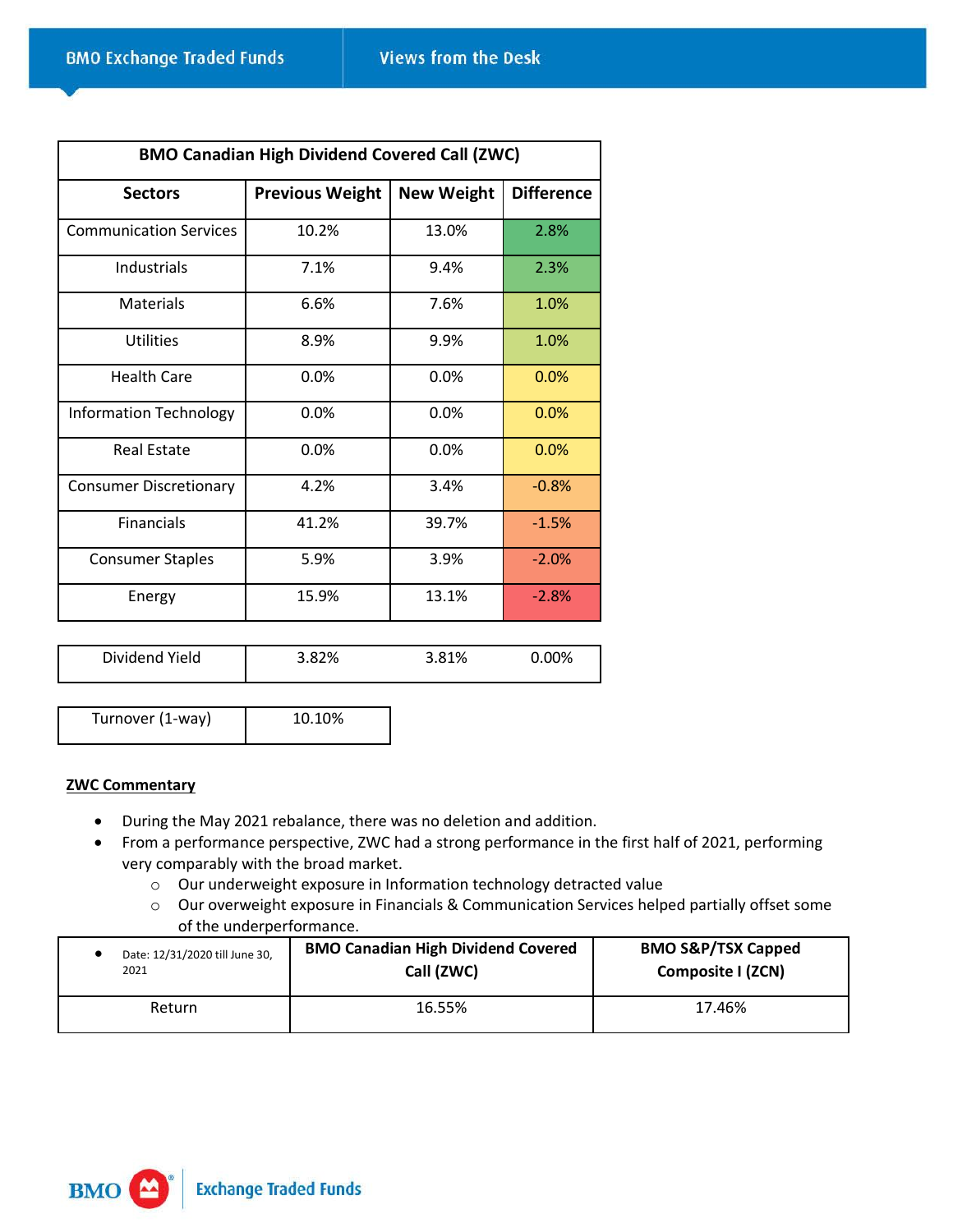

| <b>Since Inception</b>                | <b>BMO Canadian High Dividend</b><br><b>Covered Call (ZWC)</b> | <b>BMO S&amp;P/TSX Capped Composite I</b><br>(ZCN) |
|---------------------------------------|----------------------------------------------------------------|----------------------------------------------------|
| Cumulative Return                     | 23.20%                                                         | 47.97%                                             |
| Annualized Return                     | 4.87%                                                          | 9.34%                                              |
| Date: Feb 09, 2017 till June 30, 2021 |                                                                |                                                    |



#### **BMO US High Dividend Covered Call (ZWH)**

| <b>BMO US High Dividend Covered Call (ZWH)</b>              |       |       |      |
|-------------------------------------------------------------|-------|-------|------|
| Previous Weight   New Weight   Difference<br><b>Sectors</b> |       |       |      |
| <b>Information Technology</b>                               | 21.9% | 24.1% | 2.2% |

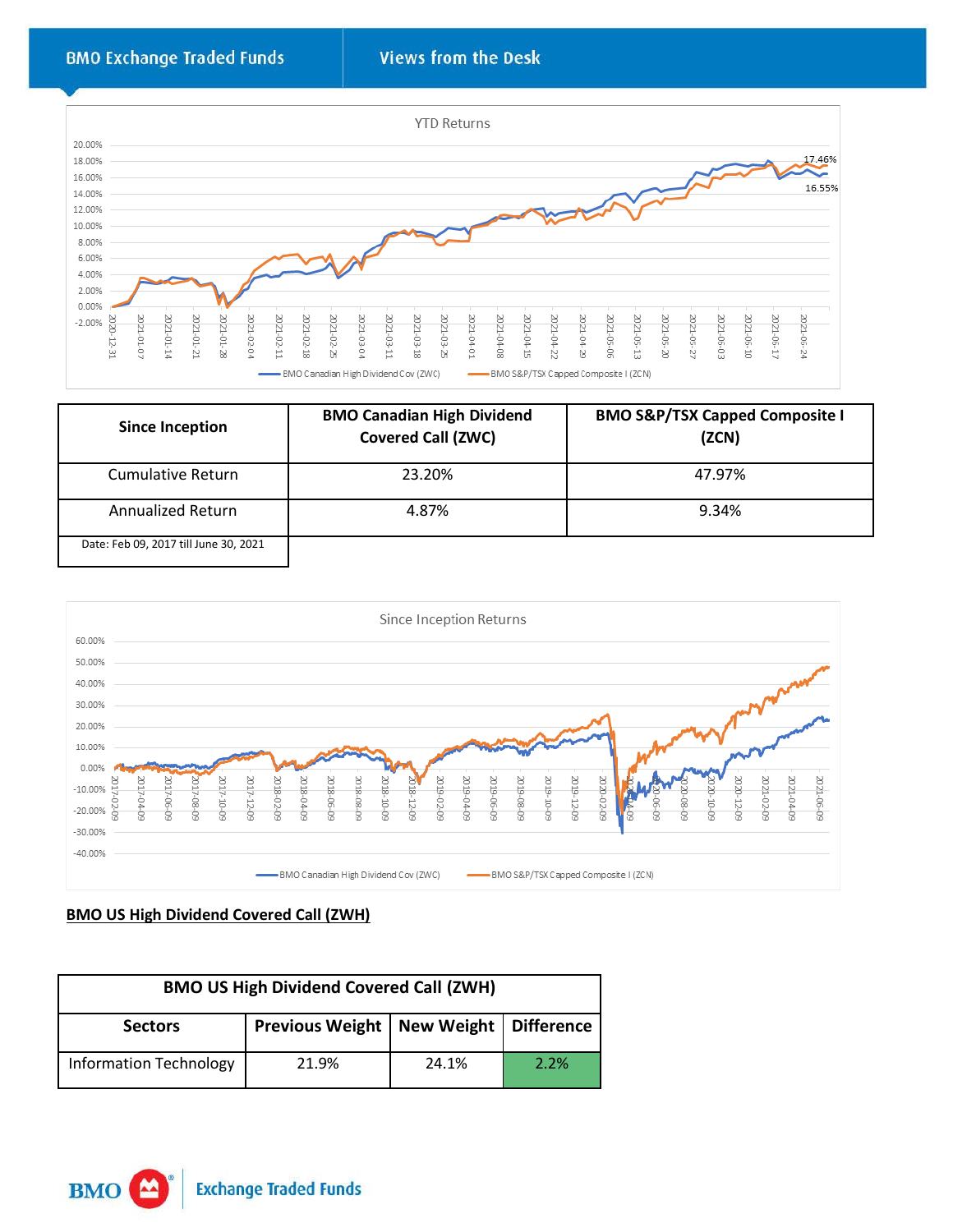**BMO Exchange Traded Funds** 

**Views from the Desk** 

| <b>Communication Services</b> | 9.5%  | 10.6% | 1.1%    |
|-------------------------------|-------|-------|---------|
| <b>Health Care</b>            | 12.8% | 13.7% | 0.9%    |
| <b>Consumer Staples</b>       | 7.2%  | 8.1%  | 0.9%    |
| <b>Utilities</b>              | 3.8%  | 4.0%  | 0.2%    |
| Energy                        | 3.8%  | 4.0%  | 0.2%    |
| <b>Consumer Discretionary</b> | 9.9%  | 10.0% | 0.1%    |
| <b>Real Estate</b>            | 2.2%  | 2.0%  | $-0.2%$ |
| Industrials                   | 8.8%  | 8.0%  | $-0.8%$ |
| <b>Financials</b>             | 15.6% | 13.5% | $-2.1%$ |
| <b>Materials</b>              | 4.6%  | 2.0%  | $-2.6%$ |
|                               |       |       |         |

| Dividend Yield | 2.96% | 2.92% | -0.04% |
|----------------|-------|-------|--------|
|                |       |       |        |

Turnover (1-way) 7.53%

| <b>Additions</b>      |             |                               |                   |  |
|-----------------------|-------------|-------------------------------|-------------------|--|
| <b>Ticker</b>         | <b>Name</b> | <b>Sector</b>                 | <b>New Weight</b> |  |
| <b>ORCL US Equity</b> | Oracle Corp | <b>Information Technology</b> | 2.08%             |  |

|               |             | <b>Deletions</b> |                                    |
|---------------|-------------|------------------|------------------------------------|
| <b>Ticker</b> | <b>Name</b> | <b>Sector</b>    | Reason                             |
| DOW US Equity | Dow Inc     | Materials        | <b>Credit Rating Deterioration</b> |

### **ZWH Commentary**

- During the May 2021 rebalance, there was 1 deletion and 1 new addition.
	- o Dow Inc was deleted due to credit rating deterioration.
- From a performance perspective, ZWH had a strong performance in the first half of 2021, performing very comparably with the broad market.
	- o Our underweight exposure in information technology detracted value

**Exchange Traded Funds BMO**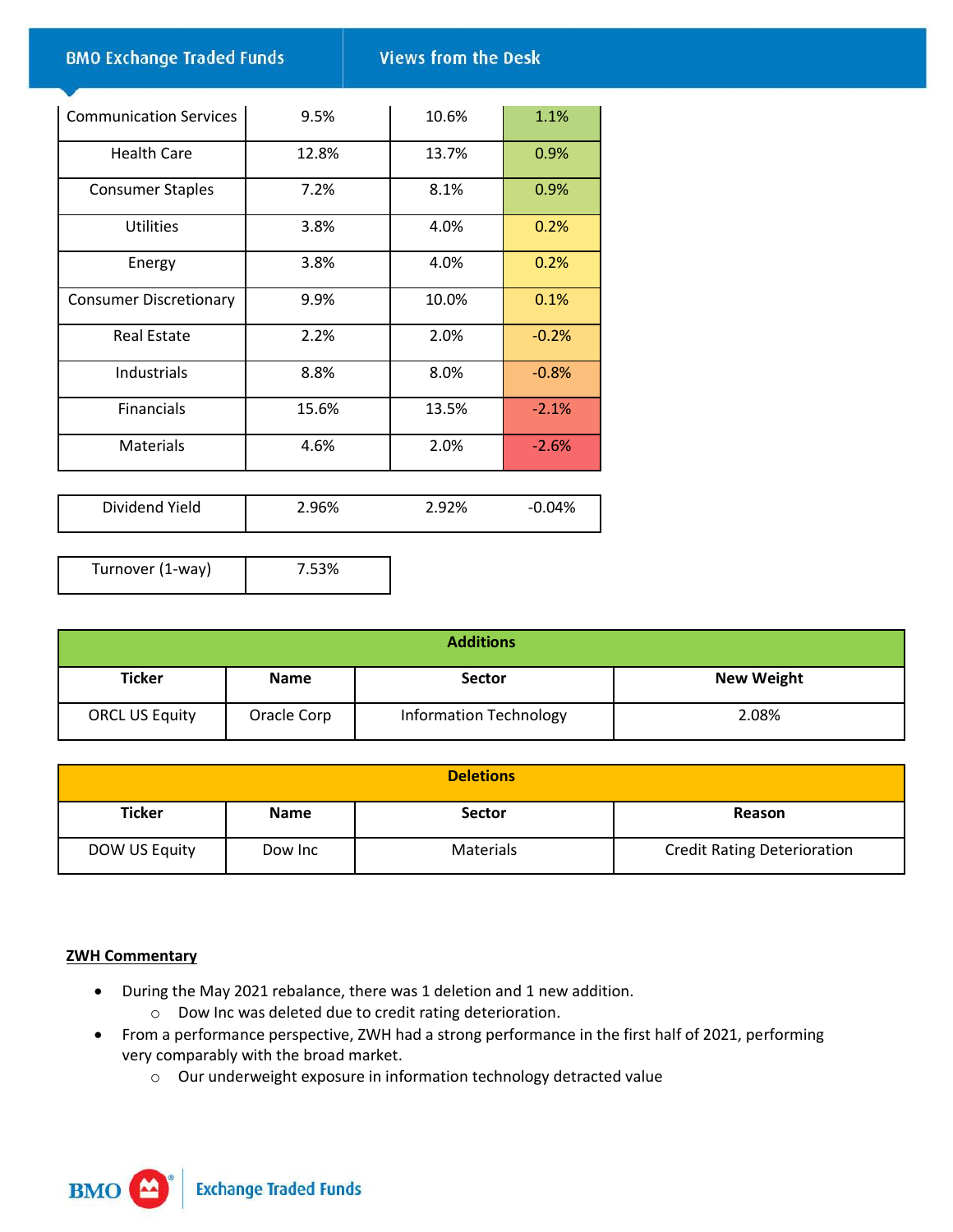- o Our overweight exposure in Financials & Materials helped partially offset some of the underperformance.
- o Our overweight exposure in Financials helped partially offset some of the underperformance.

| Date: 12/31/2020 till June 30, 2021 | <b>BMO US High Dividend Covered C</b><br>(ZWH) | BMO S&P 500 Index ETF (ZSP) |  |
|-------------------------------------|------------------------------------------------|-----------------------------|--|
| Return                              | 11.25%                                         | 12.20%                      |  |



| <b>Since Inception</b>                                                                                                                                                 | <b>BMO US High Dividend Covered C</b><br>(ZWH)                                                                                                                                                                                                 | BMO S&P 500 Index ETF (ZSP)                                                                                                                                                                            |  |  |
|------------------------------------------------------------------------------------------------------------------------------------------------------------------------|------------------------------------------------------------------------------------------------------------------------------------------------------------------------------------------------------------------------------------------------|--------------------------------------------------------------------------------------------------------------------------------------------------------------------------------------------------------|--|--|
| <b>Cumulative Return</b>                                                                                                                                               | 121.54%                                                                                                                                                                                                                                        | 196.27%                                                                                                                                                                                                |  |  |
| <b>Annualized Return</b>                                                                                                                                               | 11.38%                                                                                                                                                                                                                                         | 15.86%                                                                                                                                                                                                 |  |  |
| Date: Feb 14, 2014 till June 30, 2021                                                                                                                                  |                                                                                                                                                                                                                                                |                                                                                                                                                                                                        |  |  |
|                                                                                                                                                                        | Since Inception Returns                                                                                                                                                                                                                        |                                                                                                                                                                                                        |  |  |
| 250.00%                                                                                                                                                                |                                                                                                                                                                                                                                                |                                                                                                                                                                                                        |  |  |
| 200.00%                                                                                                                                                                |                                                                                                                                                                                                                                                |                                                                                                                                                                                                        |  |  |
| 150.00%                                                                                                                                                                |                                                                                                                                                                                                                                                |                                                                                                                                                                                                        |  |  |
| 100.00%                                                                                                                                                                |                                                                                                                                                                                                                                                |                                                                                                                                                                                                        |  |  |
| 50.00%                                                                                                                                                                 |                                                                                                                                                                                                                                                |                                                                                                                                                                                                        |  |  |
| 0.00%                                                                                                                                                                  |                                                                                                                                                                                                                                                |                                                                                                                                                                                                        |  |  |
| 2014-10-1<br>2014-12-17<br>2015-02-1<br>2014-08-1-<br>2015-04-1<br>2014-06-14<br>2015-06-<br><b>215-12-</b><br>140410<br>2015-08-<br>015-10-<br>014-02-14<br>$-50.00%$ | 2017-02-1<br>2018-04-1<br>2017-04-1<br>2018-02-<br>$-90-81$ CC<br>2016-10-1<br>2016-12-<br>2017-06-<br>2017-12-1<br>2018-10-<br>2018-12-<br>20-912-0<br>016-04-1<br>017-08-1<br>2017-10-<br>$-80 - 81$ CC<br>$-90 - 90 - 00$<br>$-80 - 9I$ $C$ | 2021-06-14<br>2021-04-14<br>2020-06-14<br>2021-02-1<br>019-04-1<br>D-90-610<br>$0 - 04 - 14$<br>019-02-1<br>$20 - 08 - 1$<br>2019-08-17<br>019-12-1<br>$0 - 0.2 - 0.2$<br>019-10-1<br>020-10-14<br>es. |  |  |
|                                                                                                                                                                        | BMO US High Dividend Covered C (ZWH)<br>BMO S&P 500 Index ETF (ZSP)                                                                                                                                                                            |                                                                                                                                                                                                        |  |  |

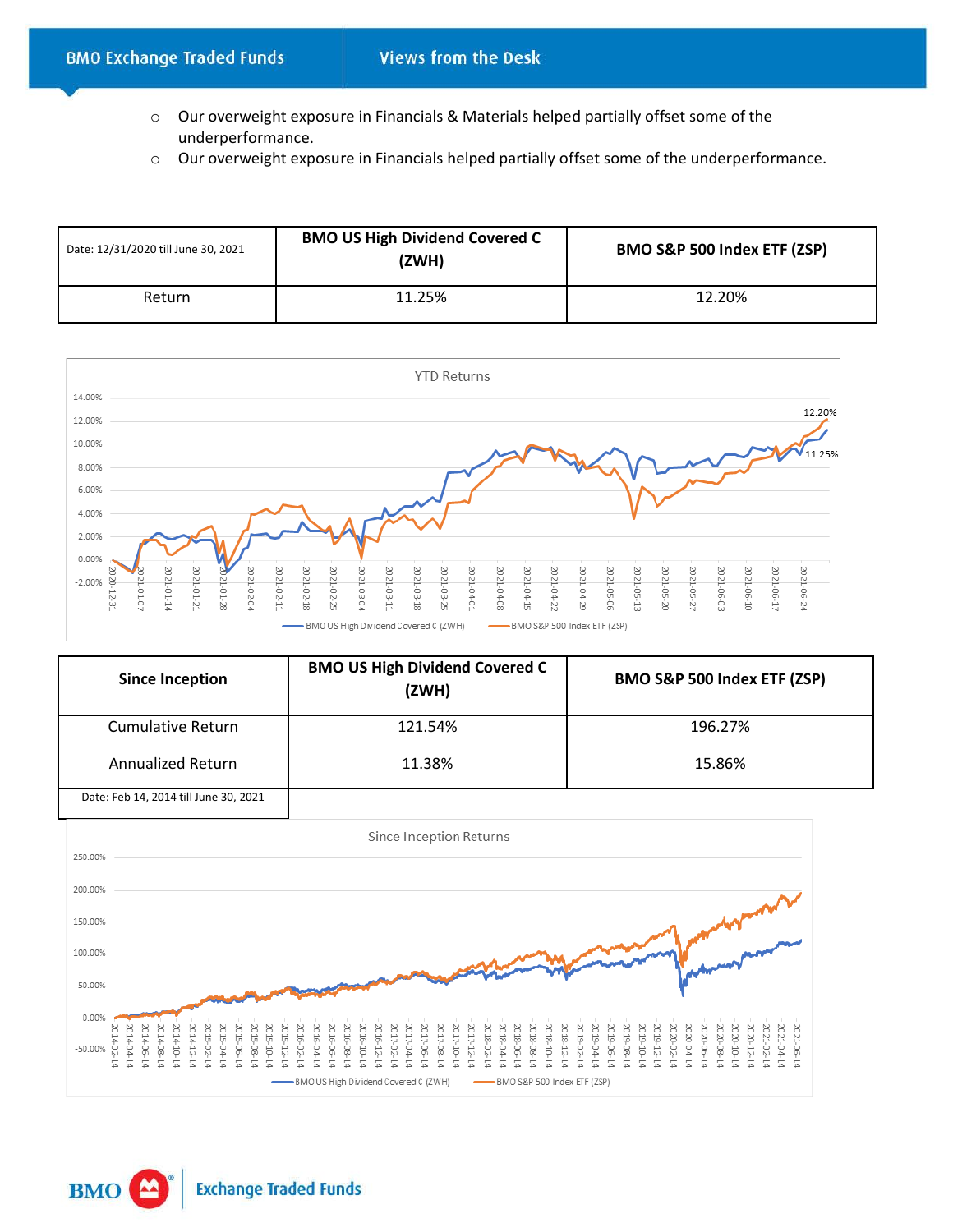#### **BMO Europe High Dividend Covered Call (ZWP)**

| <b>BMO Europe High Dividend Covered Call (ZWP)</b> |                        |                   |                   |
|----------------------------------------------------|------------------------|-------------------|-------------------|
| <b>Sectors</b>                                     | <b>Previous Weight</b> | <b>New Weight</b> | <b>Difference</b> |
| <b>Health Care</b>                                 | 17.4%                  | 19.2%             | 1.8%              |
| Utilities                                          | 3.5%                   | 4.0%              | 0.5%              |
| <b>Real Estate</b>                                 | 1.7%                   | 2.0%              | 0.3%              |
| <b>Information Technology</b>                      | 6.4%                   | 6.6%              | 0.2%              |
| Energy                                             | 3.9%                   | 4.0%              | 0.1%              |
| <b>Materials</b>                                   | 9.5%                   | 9.4%              | 0.0%              |
| <b>Consumer Staples</b>                            | 12.5%                  | 12.2%             | $-0.3%$           |
| <b>Industrials</b>                                 | 11.8%                  | 11.4%             | $-0.4%$           |
| <b>Financials</b>                                  | 13.9%                  | 13.4%             | $-0.4%$           |
| <b>Communication Services</b>                      | 8.1%                   | 7.2%              | $-0.8%$           |
| <b>Consumer Discretionary</b>                      | 11.5%                  | 10.6%             | $-0.9%$           |

| Dividend Yield | 3.51% | 3.53% | 02% |
|----------------|-------|-------|-----|
|----------------|-------|-------|-----|

| Turnover (1-way) | 5.63% |  |
|------------------|-------|--|
|                  |       |  |

#### **ZWP Commentary**

- During the May 2021 rebalance, there was no deletion and addition.
- From a performance perspective, ZWH lagged significantly vs the broad market mainly driver by had a strong performance in the first half of 2021, performing very comparably with the broad market.
	- o Our underweight regional exposure in Netherlands detracted value.
	- o Our overweight regional exposure in Switzerland & Germany detracted value as they underperformed the broader Europe market.

| Date: 12/31/2020 till June 30, 2021 | <b>BMO Europe High Dividend Cover</b><br>(ZWP) | <b>MSCI Europe Net Total Return</b> |
|-------------------------------------|------------------------------------------------|-------------------------------------|
| Return                              | 7.83%                                          | 14.50%                              |

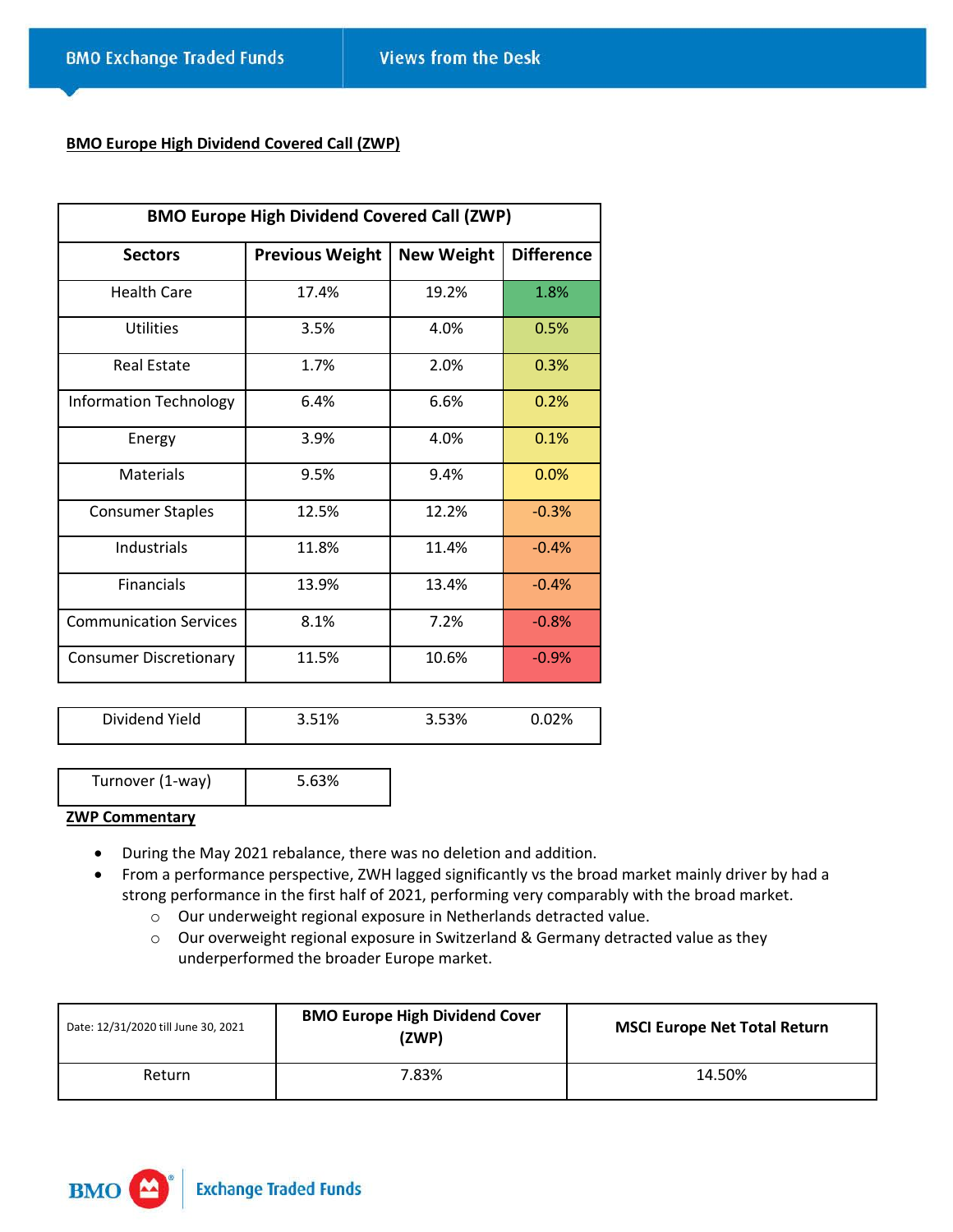

| <b>Since Inception</b>                  | <b>BMO Europe High Dividend Cover (ZWP)</b> | <b>MSCI Europe Net Total Return</b> |
|-----------------------------------------|---------------------------------------------|-------------------------------------|
| Cumulative Return                       | 6.96%                                       | 28.79%                              |
| Annualized Return                       | 2.05%                                       | 7.92%                               |
| Date: March 07, 2018 till June 30, 2021 |                                             |                                     |



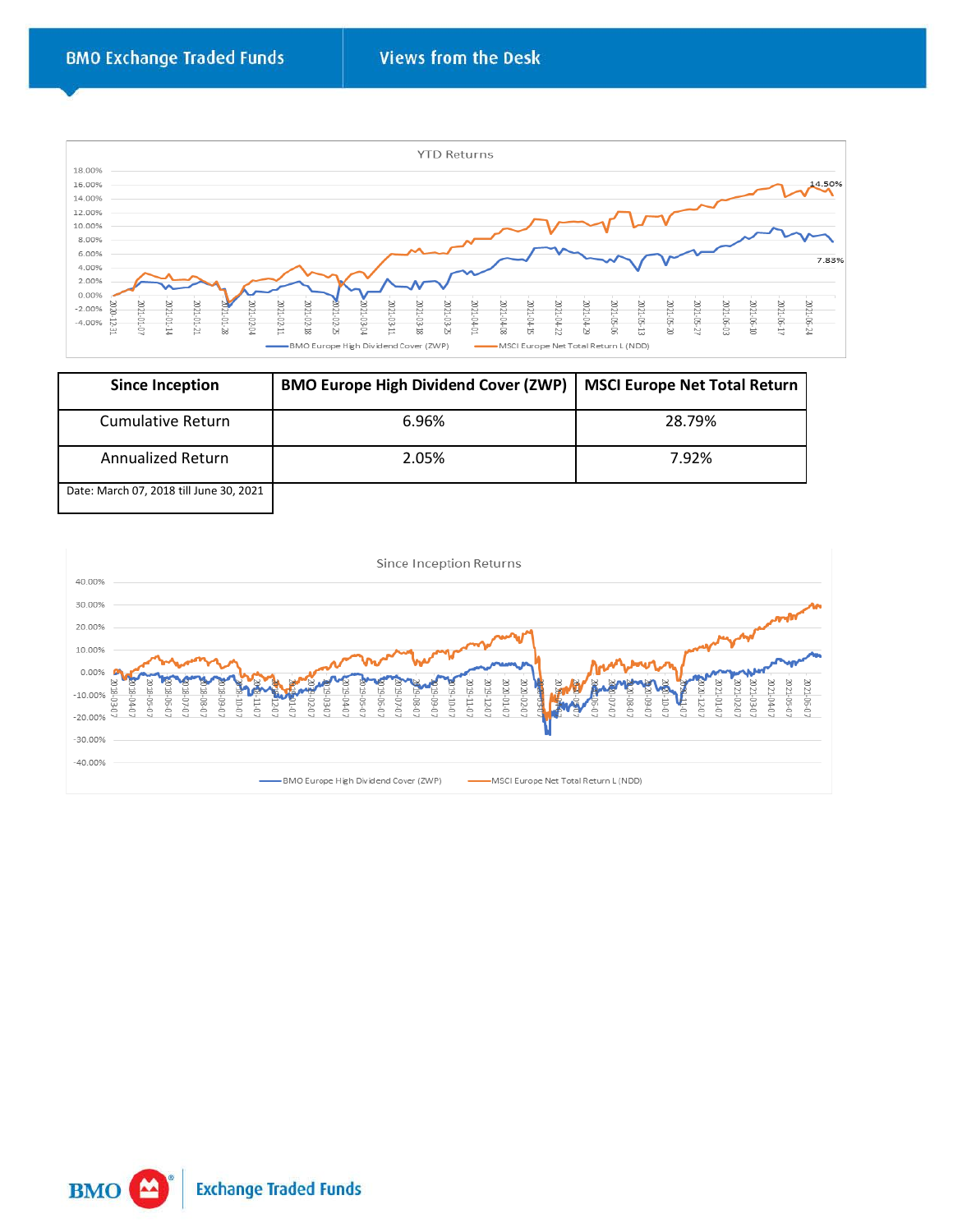Any statement that necessarily depends on future events may be a forward-looking statement. Forward-looking statements are not guarantees of performance. They involve risks, uncertainties and assumptions. Although such statements are based on assumptions that are believed to be reasonable, there can be no assurance that actual results will not differ materially from expectations. Investors are cautioned not to rely unduly on any forward-looking statements. In connection with any forward-looking statements, investors should carefully consider the areas of risk described in the most recent simplified prospectus.

The viewpoints expressed by the Portfolio Manager represents their assessment of the markets at the time of publication. Those views are subject to change without notice at any time without any kind of notice. The information provided herein does not constitute a solicitation of an offer to buy, or an offer to sell securities nor should the information be relied upon as investment advice. Past performance is no guarantee of future results. The statistics in this update are based on information believed to be reliable but not guaranteed. This communication is intended for informational purposes only.

This article is for information purposes. The information contained herein is not, and should not be construed as, investment, tax or legal advice to any party. Investments should be evaluated relative to the individual's investment objectives and professional advice should be obtained with respect to any circumstance.

The Morningstar Rating™ for funds, or "star rating", is calculated for managed products (including mutual funds, variable annuity and variable life subaccounts, exchange-traded funds, closed-end funds, and separate accounts) with at least a three-year history. Ratings are subject to change monthly. Exchange-traded funds and open-ended mutual funds are considered a single population for comparative purposes. It is calculated based on a Morningstar Risk-Adjusted Return measure that accounts for variation in a managed product's monthly excess performance, placing more emphasis on downward variations and rewarding consistent performance. The top 10% of products in each product category receive 5 stars, the next 22.5% receive 4 stars, the next 35% receive 3 stars, the next 22.5% receive 2 stars, and the bottom 10% receive 1 star. The Overall Morningstar Rating for a managed product is derived from a weighted average of the performance figures associated with its three-, five-, and 10-year (if applicable) Morningstar Rating metrics. The weights are: 100% three- year rating for 36-59 months of total returns, 60% five-year rating/40% three-year rating for 60-119 months of total returns, and 50% 10-year rating/30% five-year rating/20% three-year rating for 120 or more months of total returns. While the 10-year overall star rating formula seems to give the most weight to the 10-year period, the most recent three-year period actually has the greatest impact because it is included in all three rating periods. For more details on the calculation of Morningstar star ratings or quartile rankings, please see www.morningstar.ca.

The BMO ETFs or securities referred to herein are not sponsored, endorsed or promoted by MSCI Inc. ("MSCI"), and MSCI bears no liability with respect to any such BMO ETFs or securities or any index on which such BMO ETFs or securities are